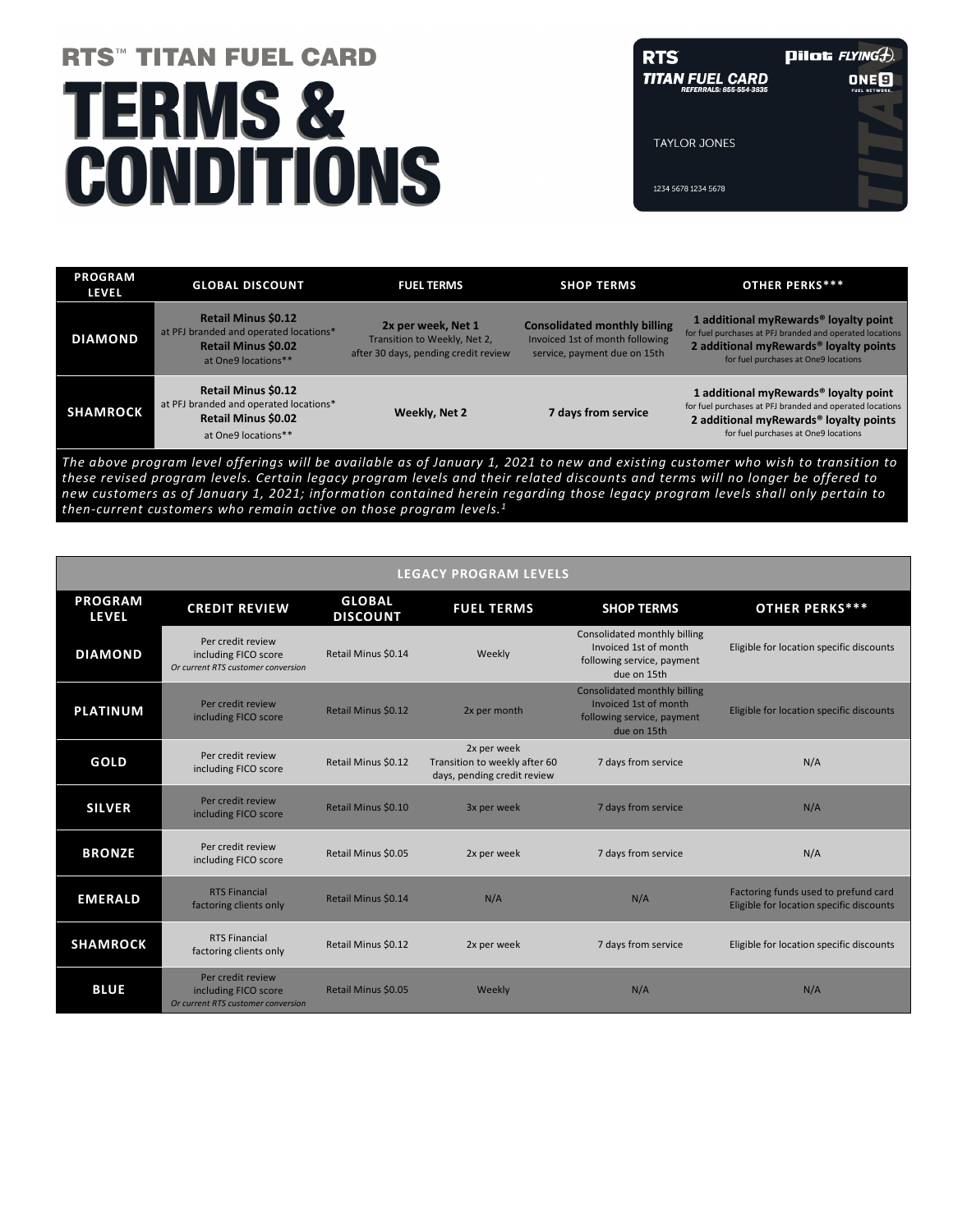*\*Global discounts are available only at Pilot or Flying J branded locations, which are owned and operated travel centers within the U.S. Please note that PFJ cannot guarantee global discounts at its Licensed locations, or those locations operated under a different brand name. Global discounts are not available at any Canadian Flying J locations.*

*\*\*One9 Fuel Network discounts are available at all One9 Fuel Network locations within the U.S. Locations can be found here: https://one9fuelnetwork.com/.*

*Customer understands and agrees that the discounts listed above are introductory in nature, and that PFJ will regularly update and adjust any offered discounts and may offer site-specific location discounting. Customer understands and agrees that PFJ has the right to change any offered discount, at any time, with or without prior notice, and on a continuous basis for any or all locations. Any changes to offered discounts will be communicated daily by PFJ to RTS, which will be valid for the day the daily discounted price is dated. RTS will communicate the available discounts to Customer either verbally, in writing, or via the RTS Pro mobile app, and RTS will update the offered discounts for Customer pursuant to and consistent with the pricing notifications from PFJ.*

*\*\*\*myRewards® terms and conditions apply to any special point offerings.*

ADD-ON SERVICE: Customer may apply for additional credit and direct billing for services and products offered by PFJ through its *PILOT FLYING J TRUCK CARE SERVICES* and *PILOT FLYING J EMERGENCY ROAD SERVICE*. If approved, Customer may be provided separate credit terms and payment terms and will be invoiced separately for these purchases by PFJ. Any purchases made from PILOT FLYING J TRUCK CARE SERVICES or PILOT FLYING J EMERGENCY ROAD SERVICE shall be subject to these Terms and Conditions.

# **USE OF YOUR RTS CARRIER SERVICES TITAN FUEL CARD IS SUBJECT TO, AND ACKNOWLEDGES YOUR ACCEPTANCE OF THESE TERMS AND CONDITIONS, AS AMENDED.**

**Definitions.** The below words have the following meanings:

**"Account(s)"** means the card credit line extended to Customer by Issuer. An Account may be evidenced by a plastic Card or an account number.

**"Account User"** means Customer or any other entity or individual authorized by Customer to use Account or Cards.

**"Business Day"** means any day other than a Saturday, Sunday, or other day on which banking institutions in Utah are generally authorized or required by law or executive order to close.

**"Card"** means a card or other approved payment device provided by Issuer which is used to access Customer's Account.

**"Controls"** are a set of authorization tools designed to assist Customer with managing purchases.

**"Customer"** is the customer entity who has applied for and been approved for the Titan Fuel Card.

**"DIN", "DID" or "PIN"** means the identification number associated with an Account User or Card.

**"Issuer"** shall collectively reference PFJ and RTS, except to the extent that any credit is provided to Customer under this Card, which shall be exclusively provided by PFJ.

**"PFJ"** shall mean and collectively reference Pilot and SFJ.

#### **"Pilot"** shall mean **Pilot Travel Centers LLC.**

**"Prepaid Account"** means part of the Emerald Program Account whereby Customer may authorize RTS to send funds in the amount designated by Customer to PFJ in advance of any purchases.

#### **"RTS"** shall mean **RTS Carrier Services, Inc.**

**"SFJ"** shall mean SFJ Inc.

**"Transaction"** means the use of a Card or Account to buy goods or services at accepting merchants.

**"Unauthorized Transaction"** means a Transaction made on a Card or Account by any person or entity other than an Account User.

**1. Program Levels.** The Titan Fuel Card program levels or tiers, as set forth in the chart above, and all associated prerequisites, conditions, discounts, and benefits are subject to change at the sole discretion of PFJ and RTS. Customer will be given prior written notice if it is being moved from one program tier/level to another program tier/level. Any changes to Customer's approved global or site-specific discounts within Customer's set program level or tier will be communicated to Customer through RTS's RTS Pro mobile app.

#### **2. Credit Limits and Accounts.**

#### 3.1. Credit Accounts (Diamond, Platinum, Gold and Silver Program Accounts).

3.1.1. PFJ may in its sole discretion extend credit through this program to Customer after a complete and accurate application has been completed. Issuer may at any time, investigate the financial condition of Customer or, as applicable, its subsidiaries and affiliates. If requested, Customer agrees to furnish Issuer copies of its financial statements, or other financial information as soon as available. Financial statements shall have been prepared in accordance with generally accepted accounting principles, consistently applied and shall be in accordance with the books and records of Customer. Failure to present requested financial information may result in the termination of Customer's use of the Titan Fuel Card.

3.1.2. Account Users can make purchases on the Account up to the credit limit that is assigned by Issuer. The credit limit for each billing account appears on the welcome letter and terms confirmation. Customer agrees not to exceed its total credit limit. Issuer may change the credit limit of an Account User or the Customer at any time without prior notice, particularly in instances of suspected fraud, non-payment, or a deterioration in the Customer's financial condition. Issuer will use its commercially reasonable efforts to provide advance notice of any changes to the credit limit; provided however, Customer agrees to notify Issuer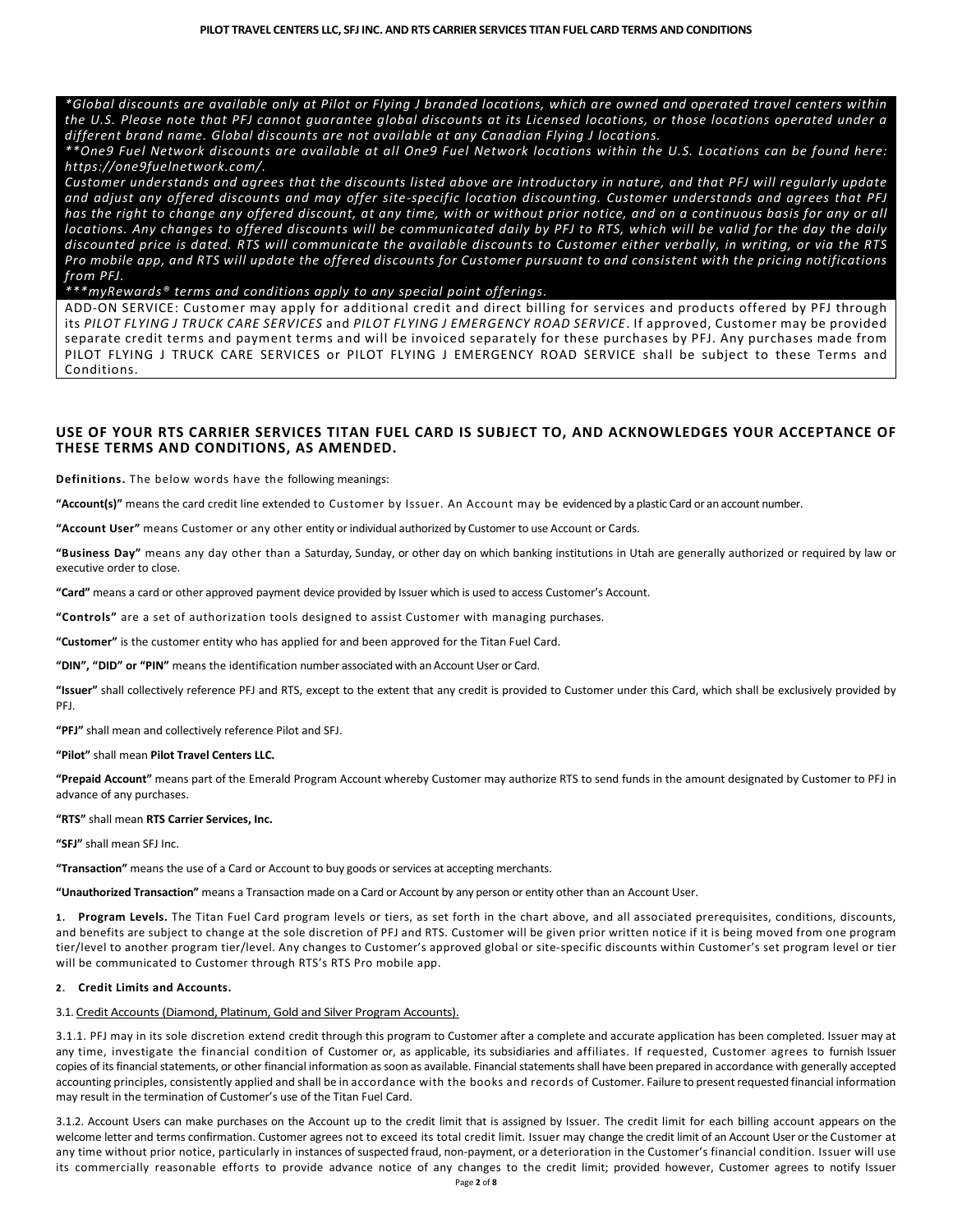immediately upon any change in Issuer's information including notice provisions. If Issuer permits or has previously permitted Customer to exceed its credit limit, it does not mean that Issuer will permit Customer to exceed its credit limit again.

#### 3.2. Prepaid Accounts(Emerald, Shamrock Program Accounts).

3.2.1. Issuer, in its discretion may establish certain prepaid accounts to qualified applicants Any prepaid accounts created for Customer shall be nontransferable and may be canceled, suspended or revoked by Issuer at any time without prior notice, subject to applicable law. No interest will be paid on funds held in a prepaid account.

3.2.2. Customer is responsible for the use of the Prepaid Account according to the terms and conditions of this Agreement. Customer may not use their Account to make recurring payments from the Prepaid Account.

3.2.3. Each time Customer uses the Prepaid Account, Issuer will reduce the Prepaid Amount by the amount of the Transaction and any applicable fees. Customer may not, at any time, make a Transaction that will exceed the Prepaid Amount. If Customer does, Customeris fully liable to Issuer for the amount of the Transaction and any applicable fees. If Issuer permits or has previously permitted Customer to exceed its prepaid limit, it does not mean that Issuer will permit Customer to exceed such limit again. All fees Customer owes Issuer will be debited from the Prepaid Account. Issuer has the right to offset against the Prepaid Amount any indebtedness Customer owes to Issuer. Issuer is not liable for any dishonored Transaction entry that results. If Customer authorizes a Transaction and then fails to complete the purchase as planned, the approval may result in a hold for that amount of funds for up to seven calendar (7) days.

3.2.4. Customer may add funds to the Prepaid Account, called "value loading", at any time by wire, or third-party certified check. ACH value load amounts will be held for up to 3 business days to ensure funds clear before being accessible by Customer or Account Users. The minimum amount of the initial value load is \$500.00. There is currently no minimum amount for each subsequent load. The maximum amount of the initial value load is \$999,999. The maximum amount of each value reload is \$999,999. The maximum number of times Customermay load a Prepaid Account per day is three (3).

3.2.5. Issuer reserves the right to deduct funds from the Prepaid Amount in order to correct a previous error, and Customer authorizes Issuer to share information as necessary with any funding entity in connection with resolving any errors or overpayments and, if applicable, to accept instructions from the Customer to add or deduct funds from the Prepaid Account and, in the case of deductions, to return those funds to the Customer.

3.3. Issuer may suspend an Account or refuse to authorize any Transaction in its sole discretion and specifically in the event that: (i) any balance is past due; and/or (ii) the amount of the Transaction plus the outstanding balance (including Transactions authorized but not yet posted) exceeds the Account's limit. Customer shall, immediately upon request, pay the amount over the limit and any associated fees or the entire balance due on the Account. For a credit Account, nothing contained in this Agreement prevents Customer or an Account User from requesting an increase or decrease of the credit limit.

3.4. Customer shall designate its Account Users as well as those contacts authorized to: (i) provide Issuer with the information necessary to establish and maintain Account(s), Cards, and DINs; (ii) provide vehicle, driver and other information; (iii) receive all Account numbers, Cards or reports; (iv) receive other Account information; and (v) select additional products and/or services that may be offered. Customer will provide notice of any change or removal of any contact or Account User either in writing, by telephoning PFJ's customer service department or through PFJ's fleet card website. Customer remains liable for any unauthorized use until Issuer receives notice of any change in or removal of any Account User or contact. Issuer is authorized to take instruction from any Account User or contact with apparent authority to act on Customer's behalf. Unless and until Customer reports any errors in Account information or Cards, Issuer is entitled to rely on that information for servicing the Account.

3.5. During this Agreement, in addition to its initial application, Customer hereby authorizes Issuer to check its credit references, credit history, and other business information as needed, in order to service Customer's account or manage Customer's relationship with Issuer. To the extent permissible under applicable law, Customer consents to providing PFJ a secured interest in Customer's tangible assets, including but not limited to, Customer's trucks, trailers, equipment, accounts receivable, and the like. Customer consents to PFJ filing a UCC-1 lien on any of Customer's assets whenever and wherever the assets are located within the United States. Customer also agrees to promptly provide Issuer with adequate assurances if Issuer has concern over Customer's ability to honor the terms of this Agreement. Said assurances may include, but are not limited to: (a) a UCC-1 lien on any of Customer's assets located within the United States; (b) a personal guarantee from a thirty party which Issuer, in its sole discretion, approves; (c) escrow of funds or (d) execution of a Letter of Credit or similar document under applicable law.

3.6. Customer agrees that Issuer is a critical vendor and that the supply of fuel pursuant to this Agreement is critical to Customer's day-to-day operations. Issuer's critical vendor status shall survive the termination of this Agreement as it pertains to fuel sold to Customer pursuant to this Agreement or otherwise.

3.7. Customer is responsible for notifying Issuer of any revocation of any Account User's authority to use or access its Accounts, Cards or, as applicable, DINs and Customer shall remain liable for any charges made by an Account User until notice of revocation of authority is received by Issuer. Customer agrees that use of a Card and the applicable DIN is deemed authorized use of the Account. Customer assumes all risk if Customer chooses to leave a Card at a merchant for use by its drivers or Account Users and as such, agrees to pay for all charges made with that Card. Customer agrees to keep DINs confidential and to provide for its employees or Account Users to not disclose any DIN. If Account Users or other employees disclose a DIN or write a DIN on a Card, then Customer is liable for any fraudulent use that may result even if the disclosure is inadvertent or unintentional.

3.8. **Cards will only be used for the purchase of products and services for business or commercial purposes and not for personal, family or household purposes.**  Customer shall adopt internal policies and controls to ensure that the Cards are used strictly for business or commercial purposes. Purchases of lottery tickets or other games of chance, alcohol, gift cards, pre-paid cards or other cash equivalent charges are prohibited. Customer agrees that Customer's use of Cards is deemed acceptance by Customer of these Terms and Conditions. All Cards provided remain the property of Issuer and shall be destroyed upon our request.

3.9. Cards will only be accepted at participating Pilot and Flying J travel center locations.

3.10. Customer may use Cards to purchase dyed special fuel. **Customer acknowledges that all dyed special fuel purchases will be used exclusively for off-road purposes and according to all applicable laws governing its use.** Customer understands that it may be subject to fines or other legal action by governmental authorities for misuse or mishandling of dyed special fuel. Issuer is not liable in any way for any misuse or mishandling by Customer of any dyed special fuel. Upon request from applicable governmental authorities, Issuer may provide information regarding Customer's dyed special fuel purchases without prior authorization from Customer. Customer agrees to indemnify and hold Issuer harmless for any and all fines, fees, penalties or damages Issuer may suffer due to Customer's misuse of dyed special fuel purchases.

**3. Controls.** Customer may request that Controls be applied to its Account(s).

4.1. Customer is responsible for all transactions made by its current and former employees, contractors, affiliates, subsidiaries, or subcontractors who run Transactions on the Cards or using Customer's account number. It is Customer's responsibility to monitor all Card and Account activity.

4.2. PFJ offers several Controls and security features on the Titan Fuel Card including, but not limited to, secure prompts, product restrictions, daily limits, and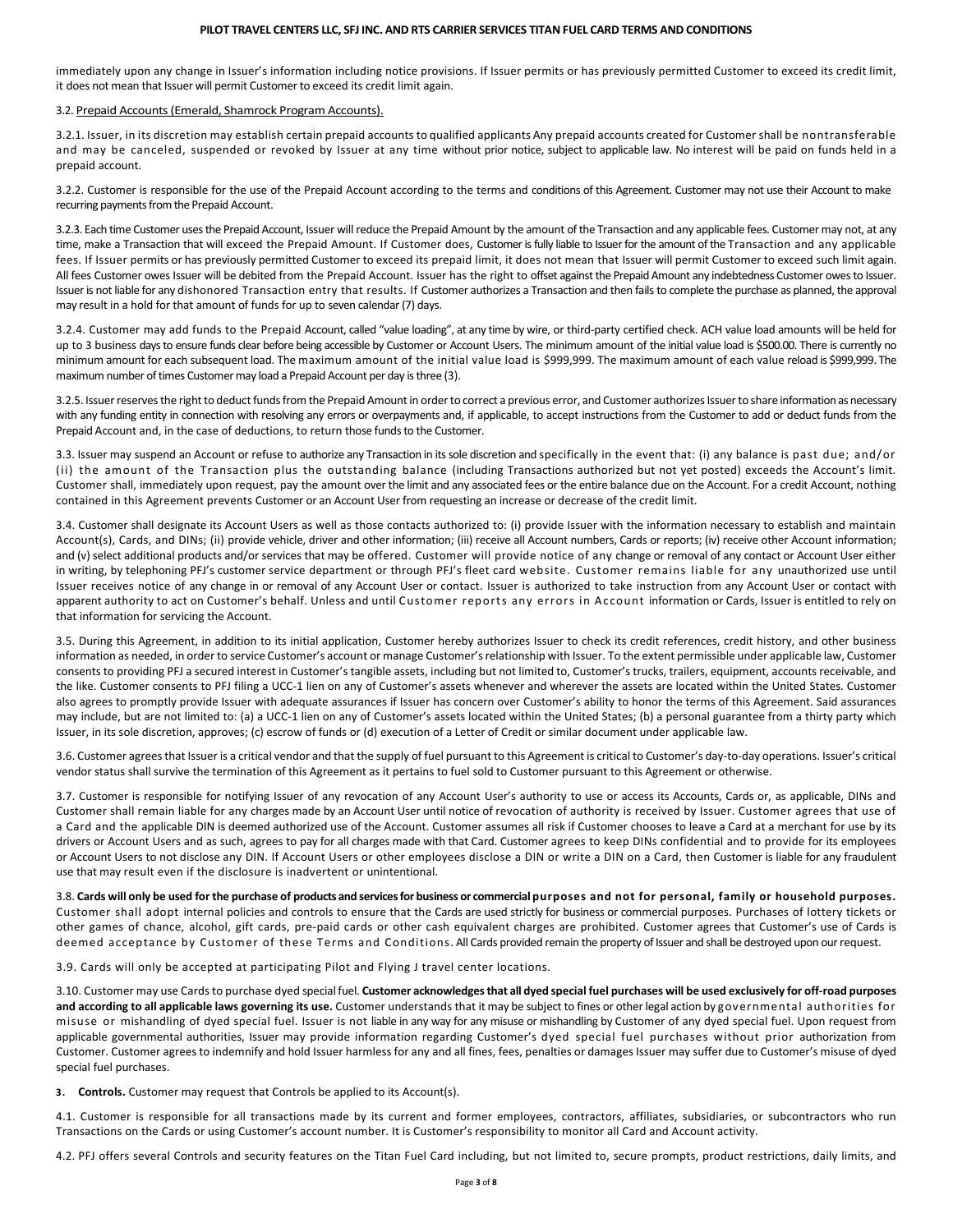location restrictions. Certain default Controls are assigned upon Card issuance. Customer should review any additional information related to Controls that is provided, and Customer shall enable all available Controls provided by Issuer. Issuer is not responsible for the prudence of any Control level selected by Customer. Issuer shall use reasonable efforts to deny requests for Transaction authorizations that fall outside the selected Control parameters. Customer remains responsible for payment in full of Transactions which fall outside of the Control parameters selected if such Transactions are made with a valid Card and are processed by Issuer. The existence and/or use of Controls will not affect Customer's liability for Unauthorized Transactions. Excluding instances of gross negligence or willful misconduct by Issuer, Customer shall assume all responsibility for any and all Unauthorized Transactions.

4.3. PFJ may, in its sole discretion, at any time, without prior notice modify Controls for the purpose of, among others, aiding in the prevention of suspected fraudulent activity. PFJ will notify Customer after any modification is made. Customer agrees it is responsible for reviewing fraud control data provided by Issuer for the purpose of detecting fraud that may occur within Control parameters.

#### **4. Additional Product Features & Fees.**

5.1. PFJ may establish a limit on the total percentage of your credit line that may be withdrawn at participating Pilot or Flying J travel center locations as a cash advance either directly from the card, or through Customer's account with Issuer. Customer understands and agrees that if an Account User receives a cash advance in connection with a transaction on the Account, Issuer may charge Customer an additional processing fee per cash advance transaction.

5.2. Customer agrees that if Cat Scale charges are added to the Account, Issuer may charge Customer an additional processing fee per Cat Scale transaction.

5.3. Should any transfer, check, or other payment from Customer be returned to Issuer, Customer agrees that it will be charged a \$50.00 processing fee for each payment returned to Customer for insufficient funds or for any other reason which would cause the funds to be unavailable to Issuer.

5.4. Issuer may charge a \$5.00 fee per request to replace lost or missing receipts.

5.5. Other products which are not directly related to the use of your Account may be selected. Terms related to those products and features shall be set forth in any enrollment forms as you select such products as an addendum to this Agreement.

### **5. Payment Promise.**

6.1. Customer agrees to pay and/or perform (i) fees listed on the attached fee schedule; (ii) all amounts payable for Transactions on each Card or Account; (iii) all obligations, covenants, and warranties in this Agreement.

6.2. Payment is due in full within the pay period set forth within your Welcome and Terms Confirmation Letter ("Payment Period") and as stated on your invoice. Your billing cycle will be set according to your program tier level. If the payment due date falls on a non-Business Day, payment is due on the Business Day before the payment due date. **Accounts not paid in full by agreed to terms (including late charges) will automatically be placed on hold until the outstanding balance is paid in full.** Reactivation of your account will be at Issuer's discretion. Issuer reserves the right to request additional security or to alter the terms of this Agreement if your account has any delinquencies.

6.3. In the event of delinquent payments in a payment period, Customer will forfeit any discounts or rebates in the Terms Confirmation and Welcome Letter that Issuer had agreed to give Customer for any purchase made by Customer during the applicable payment period(s) and for all purchases made by Customer after Issuer's notice of termination of this Agreement (i.e., Customer will pay full retail prices on purchases made during the period of non-payment and after such termination.)

6.4. Customer's program tier level may be changed, and Customer may be required to make payments more frequently, or Customer may elect a shorter billing or payment cycle.

6.5. Each Guarantor signing the credit application and/or this Agreement, unconditionally, jointly, and severally guarantees the full and prompt payment of all amounts due and owing at any time in connection with this Agreement. Guarantor hereby waives claims and defenses based on principles of suretyship or other applicable law as a guarantor. Each Guarantor agrees to comply with the notification procedures regarding disputes, lost or stolen Card and unauthorized use of Cards. Neither Issuer shall be responsible for the acts or omissions of the other Issuer.

**6. Late Fees.** If Customer's timely payment is not received within the Payment Period, Customer's account shall be considered delinquent and the account will be subject to late charges at the rate of twenty percent (20%) per annum or the highest rate allowed under applicable law, whichever is lower, retroactive to date of the unpaid invoice or invoices, or any portions thereof remaining unpaid. Issuer will begin to assess late fees on the first day following the date a payment is due and is not posted to the Account by the end of the Business Day. The late fee will apply to all past due amounts.

**7. Application of Payments and Early Payments.** Payments will be applied first to unpaid late fees and then to any unpaid balances. In addition to any other rights now or hereafter granted under applicable law, Issuer may, without notice, set off and apply any and all monies, and any and all other indebtedness at any time held by Issuer to or for Customer's credit or account, against or on account of any indebtedness owed by Customer to Issuer or any of Customer's other obligations and liability to Issuer, howsoever arising. Customer or an Account User, as applicable, may pay their Account balance or a portion of it, at any time prior to its due date without penalty.

**8. Disputed Amounts.** If Customer believes an invoice contains information that is incorrect, it must bring the discrepancy to Issuer's attention *in writing* within the Payment Period or timely pay the invoice in full. If Customer does bring a discrepancy to Issuer's attention in writing within the Payment Period, Customer must pay Issuer the undisputed portion of the invoice within the Payment Period. All discrepancies or disputes of charges must be sent in writing to Issuer within **sixty (60) days** from the billing date or they will be considered final and binding and unconditionally waived by Customer. The dispute should detail Customer's name and account number, the specific transactions and total dollar amount of the dispute, as well as a description or possible explanation of the error. Customer may dispute an amount reflected on a billing statement if: (i) the amount does not reflect the face value of the Transaction; (ii) the amount being disputed is a fee that is not properly accrued under this Agreement; or (iii) Customer does not believe it is liable for that amount.

**9. Notice of Loss, Theft or Unauthorized Use.** In the event that Customer or an Account User knows of or suspects the loss, theft or possible unauthorized use of a Card or Account or if Customer would like to terminate an Account User, Issuer must be immediately notified by calling 865-588-0146**. Until notified, Issuer will assume any and all account usage is authorized by the Account User, and Customer will be liable for any and all charges.**

### **10. Unauthorized Use and Unauthorized Transactions.**

11.1. Excluding instances of gross negligence or willful misconduct by Issuer, Customer shall assume all responsibility and be liable to Issuer for all unauthorized use or Unauthorized Transactions that occur including, but not limited to, the following: (i) a Card is lost or stolen and Customer does not give immediate notice to Issuer as provided in Section 10 of this Agreement; (ii) such use or suspected use occurs as a result of the Customer's lack of reasonable security precautions and Controls surrounding the Cards or Accounts as more fully described in Section 3 of this Agreement; or (iii) such use results in a benefit, directly or indirectly, to the Customer or Account User. Misuse as defined by internal Customer policy by an Account User or other employee does not constitute unauthorized use or an Unauthorized Transaction.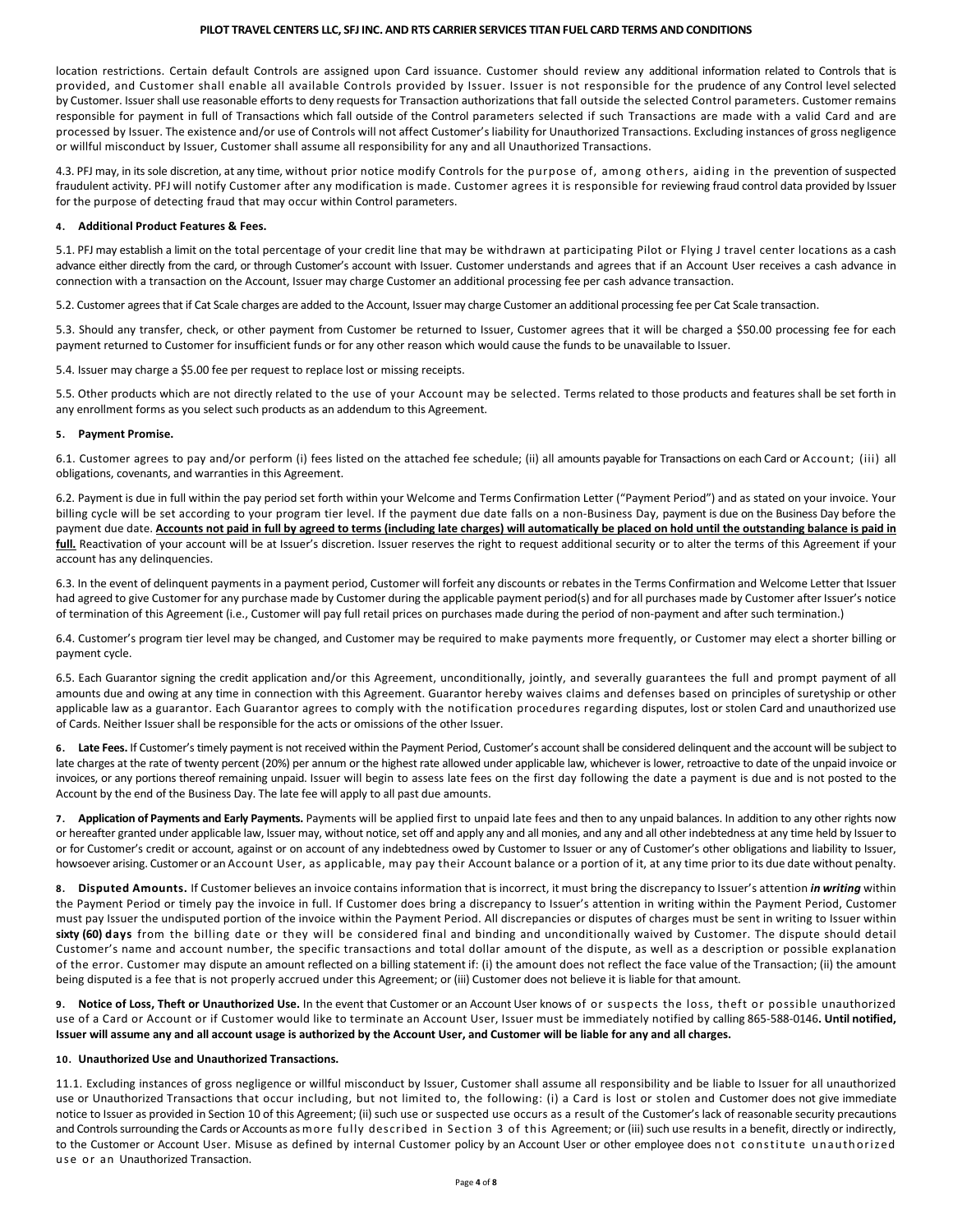### **11. Default.**

12.1. A party to this Agreement may terminate this Agreement at any time upon the default of the other party. "Default" means: (i) the failure of the Customer to remit payment to Issuer in accordance with the terms of this Agreement; (ii) the breach by either party of this Agreement, other than an event of nonpayment by Customer, provided the breach is not remedied within 15 days of the defaulting party's receipt of written notice from the other party specifying the breach; (iii) the representation or warranty by either party of any facts in connection with this Agreement that prove to have been materially incorrect or misleading when the representation or warranty was made; (iv) the filing by or against either party of any petition in bankruptcy, insolvency, receivership, or reorganization or pursuant to any other debtor relief law or the entry of any order appointing a receiver, custodian, trustee, liquidator, or any other person with similar authority over the assets of either party; (v) the insolvency, dissolution, reorganization, assignment for the benefit of creditors or any other material adverse change in the financial condition of either party; (vii) the entry of any adverse judgment, order or award against either party that has a material adverse impact on the financial condition of either party or a detrimental effect on the ability of either party to perform its obligations; or (vi) the default by Customer under any other agreement between Customer and Issuer.

12.2. If Customer Defaults: (i) it will not have any further right to borrow under this Agreement; (ii) all outstanding amounts under the Account are immediately due and payable; (iii) Issuer may terminate this Agreement; and (iv) Issuer will have the right to bring suit and exercise all rights and remedies available under applicable law which may include the payment of all reasonable costs of collection. Issuer may, in its sole discretion: (i) immediately suspend all services and obligations; (ii) shorten the billing cycle; or (iii) change the payment terms with or without notice to Customer. The suspension of services and/or obligations will not be deemed a waiver of any right to terminate this Agreement, whether as a result of the Default to which such suspension of services or obligations relates or otherwise.

#### **12. Term and Termination.**

13.1. This Agreement is effective upon acceptance of the application for an Account by Issuer unless terminated by either party with thirty (30) days advance written notice. Upon termination Customer is still obligated to pay for all Transactions made prior to the effective date of the termination and shall return to Issuer, or provide verification of the destruction of all Account numbers or Cards. Customer may retain a copy of any records or Account information for archival or data retention purposes.

13.2. Issuer may, at any time, elect to terminate or modify products or services described in this Agreement.

#### **14. Force Majeure.**

14.1. In no event shall either party be liable to the other party (except for payment of money on outstanding amounts on the Account) for any failure or delay in performance wholly or in part due to causes or circumstances beyond its reasonable control and without its fault or negligence including, but not limited to the following: Acts of God; acts of the public enemy; civil disturbance; war; acts of the United States of America or any state, territory or political division of the United States of America; fires; floods; natural disasters; pandemic or epidemic events, regional, statewide, or nationwide strikes, or any other general labor dispute not specific to that party; communication line failures; and/or freight embargoes (collectively "force majeure"). A party's failure to perform its obligations under this Agreement due to force majeure events will not be considered breach or Default if the party has made its best efforts to: (i) comply with its obligations; (ii) avoid an interruption of its performance; and (iii) resume its performance.

14.2. The party claiming a failure or delay in performance under this Agreement due to force majeure must promptly notify the other party in writing. In the event that any such force majeure failure or delay continues for a period of more than ten (10) business days, the other party may, upon written notice to the other party, have the option of terminating this Agreement without incurring additional liability.

#### **15. Assignment and Amendment.**

15.1. Customer may not assign this Agreement or any interest, payment, or rights under this Agreement for any reason, without Issuer's prior written consent. Issuer may, in its sole discretion, assign this Agreement and its obligations, transfer any right, or delegate any duty of performance under this credit Agreement without further notice. The person or entity(ies) to whom Issuer makes any assignment is entitled to all of Issuer's rights under this Agreement, to the extent that those rights were assigned.

15.2. **Issuer may amend any part of these Terms and Conditions at any time, with or without notice, in accordance with applicable law. These Terms and Conditions, and any amendments thereto, can be accessed by Customer at any time at the following web address:** [https://www.pilotflyingj.com/titan](https://www.pilotflyingj.com/titan-fuel-card-terms-and-conditions/)[fuel-card-terms-and-conditions/](https://www.pilotflyingj.com/titan-fuel-card-terms-and-conditions/)**.** 

#### **16. Covenants.**

16.1. The parties represent and warrant that this Agreement constitutes the legal, valid, binding, and enforceable agreement of each party, and its execution and performance of this Agreement: (i) does not constitute a breach of any agreement of either party with any other party, or of any duty arising in law or equity; (ii) does not violate any law, rule or regulation applicable to it; (iii) is within the party's corporate powers; and (iv) has been authorized by all necessary corporate action of the parties. Customer agrees to provide any evidence of corporate (or other organizational) existence and authorization that Issuer may reasonably request, in its sole discretion. Failure of Issuer to request evidence of corporate (or organizational) existence may not be used against Issuer.

16.2. For Issuer's continued compliance with banking and credit underwriting standards, Customer will provide Issuer with advance written notice of: (i) any change in Customer's legal structure or legal name; (ii) any consolidation, merger or sale of a substantial part of Customer's assets; or (iii) any change of control of Customer as well as if an employee of Customer that has provided a guaranty of payment has terminated their relationship with Customer. Issuer reserves the right to make any necessary modifications to the Account terms based upon changes made by Customer as referenced above.

16.3. As part of Issuer's commitment to customer service, its managers periodically will monitor telephone communications between its employees and its customers to ensure that high quality service standards are maintained. Customer consents to that monitoring and recording of telephone communications and agrees to notify employees who may be in telephone contact with Issuer's representatives that periodic monitoring of conversations will occur.

**17. Severability and Waiver.** If any portion of this Agreement is held to be invalid, the remaining portions shall remain in full force and effect and shall continue to be binding upon the parties. Failure of either party to exercise any of its rights under this Agreement in a particular instance will not be construed as a waiver of those rights or any other rights for any other purpose.

**18. Waiver of Jury Trial, Service of Process and Class Action Rights**. CUSTOMER HEREBY WAIVES AND RIGHT THAT IT HAS TO HAVE ANY DISPUTE RELATING TO THIS AGREEMENT, CUSTOMER'S APPLICATION FOR CREDIT, OR ANY RELATED DOCUMENTS, HEARD BY A JURY. ANY CLAIM BROUGHT BY CUSTOMER AGAINST ISSUER MUST BE BROUGHT IN THE CUSTOMER'S INDIVIDUAL CAPACITY, AND NOT AS A PLAINTIFF OR CLASS MEMBER IN ANY PURPORTED CLASS, COLLECTIVE, REPRESENTATIVE, MULTIPLE PLAINTIFF, OR SIMILAR PROCEEDING ("CLASS ACTION"). CUSTOMER EXPRESSLY WAIVES ANY ABILITY TO MAINTAIN OR PARTICIPATE IN ANY CLASS ACTION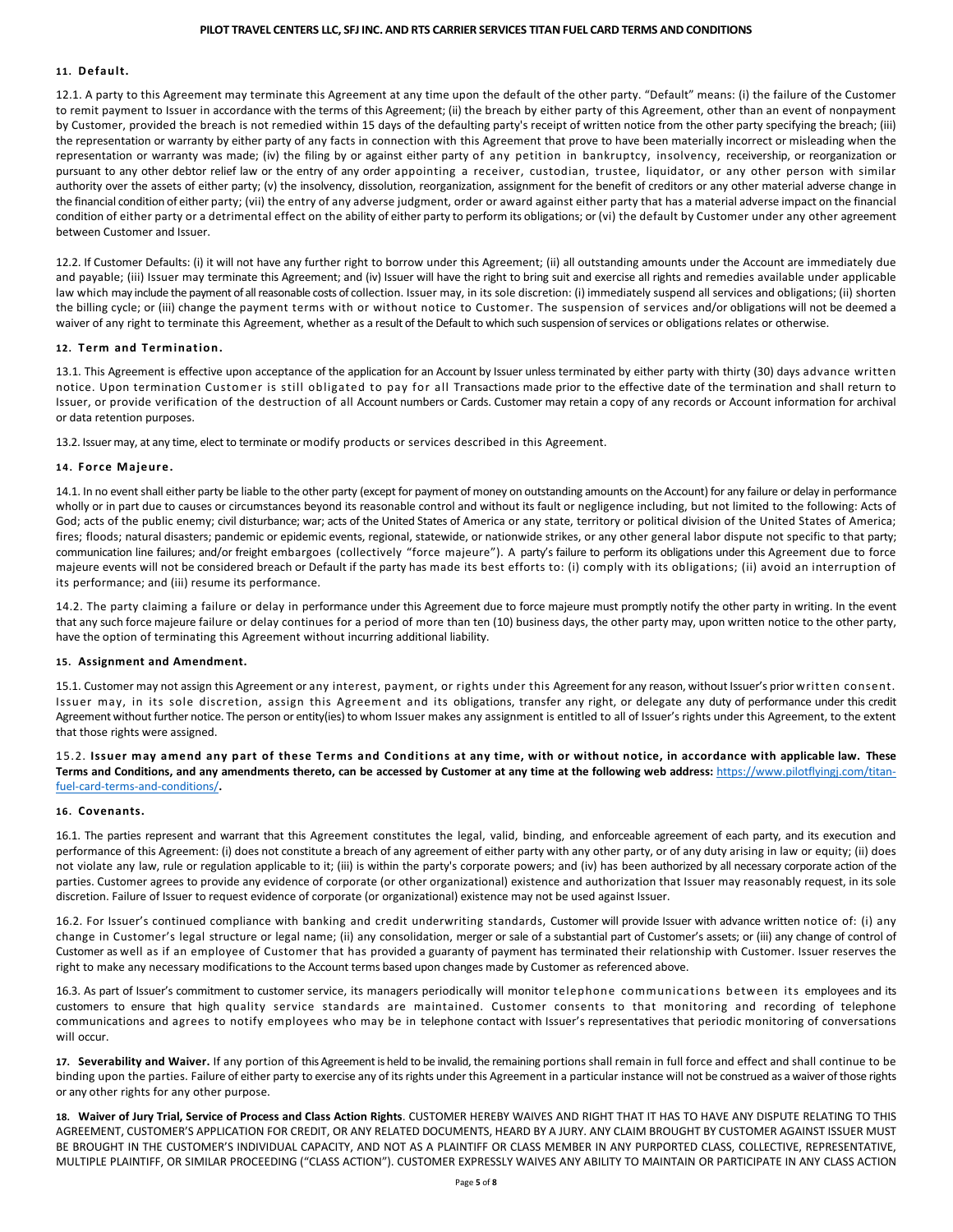IN ANY FORUM. Customer waives personal service of process in connection with any action or proceeding commenced by Issuer in connection with this Agreement and agrees that service may be made by certified mail to the last known address in Issuer's records.

**19. Attorneys' Fees & Costs**. Customer shall be liable to Issuer for any and all attorneys' fees and costs incurred by Issuer to enforce this Agreement.

**20. Indemnity**. CUSTOMER AGREES TO PROTECT, INDEMNIFY, HOLD HARMLESS, AND DEFEND ISSUER, ITS MEMBERS, OFFICERS, DIRECTORS, MANAGERS, AND EMPLOYEES, AGAINST ALL ACTIONS, CLAIMS, DAMAGES, DEMANDS, SUITS, AND OTHER LIABILITIES, INCLUDING ATTORNEY FEES AND OTHER EXPENSES OF LITIGATION ARISING OUT OF, IN WHOLE OR IN PART, CUSTOMER OR ITS EMPLOYEES' OR AGENTS' BREACH OF ANY TERM OF THIS AGREEMENT, OR ANY ACT OR OMISSION IN THE PERFORMANCE OF THIS AGREEMENT, OR WHILE SAID EMPLOYEES OR AGENTS ARE FOUND ON PILOT OR FLYING J TRAVEL CENTER PROPERTY(IES).

### **21. Disclaimers and Limitations.**

21.1. Issuer is not liable for any loss sustained by any party resulting from any act, omission or failure to act by Issuer, whether with respect to the exercise or enforcement of its rights or remedies under this Agreement, or otherwise, unless the loss is caused by Issuer's gross negligence or willful misconduct. Issuer's liability under this Agreement shall be limited to actual damages incurred by Customer as a direct result of Issuer's gross negligence or willful misconduct. Furthermore, Issuer's liability for actual damages shall not exceed the sum of: (i) all fees paid by Customer to Issuer under this Agreement prior to the date when any claim is made against Issuer; plus (ii) all other revenue earned by Issuer (as the Card issuer and specifically excluding all fueling or other product purchases made at or from any Pilot or Flying J travel center location or Truck Care service provider) for all Transactions made in the 12 months prior to the date of any claim made against Issuer. IN NO EVENT WILL ISSUER BE LIABLE FOR INCIDENTAL, SPECIAL, EXEMPLARY, CONSEQUENTIAL OR PUNITIVE DAMAGES AND, ANY RIGHT OR CLAIM TO EITHER IS EXPRESSLY AND UNCONDITIONALLY WAIVED.

21.2. Except as otherwise required under law, Issuer makes no warranty with respect to goods, products or services purchased on credit through Issuer. Issuer further disclaims all warranties with respect to goods, products and services purchased with a card, including, without limitation, the implied warranty of merchantability.

21.3. Customer acknowledges and agrees that Issuer is not liable to Customer for any loss, liability or damages Customer suffers which result from, are related to, or in any way are connected with any fraud control or purchase restriction measures Issuer elects to implement from time to time, unless such loss, liability or damage is a direct result of Issuer's gross negligence or willful misconduct in implementing fraud control or purchase restriction measures Issuer has expressly agreed in writing to undertake for Customer.

#### **22. Applicable and Conflicting Law.**

22.1. This Agreement is governed by and construed in accordance with federal law and the laws of the State of Tennessee (without reference to choice of law rules). Each party waives any objection to venue and any objection based on forum non conveniens in any such court.

22.2 Changes in Law. In the event that there is a change in applicable law deemed by Issuer to be material to the administration of the program, Issuer may seek to re-negotiate the terms, including but not limited to, the financial terms, of this Agreement. The Customer shall have no obligation to renegotiate such terms; provided, that if the parties cannot agree on an adjustment of such terms, then Issuer may, at its option: (i) allow this Agreement to remain in effect without any such adjustment; or (ii) terminate this Agreement upon written notice to the Customer.

22.3. If either party is notified by a state or federal regulatory body that any aspect of the services provided by Issuer or this Agreement does not comply with any applicable law, regulation, rule, policy, or order, then the affected party shall give the other party prompt written notice of the noncompliance. Following notice, the affected obligations will be suspended and the failure to perform those obligations will not be deemed a breach of or Default under this Agreement so long as the affected party is unable to perform due to the notice given by the state or federal regulatory body.

**23. Notices.** Except as otherwise provided in this Agreement, all notices will be in writing and deemed effective when personally delivered or mailed, certified, return receipt requested, first class postage prepaid to the appropriate party at the address set forth in the application for credit or at such other address as the parties may indicate from time to time or upon the following Business Day after mailing through a reputable overnight courier. In addition to the notice methods provided above, the parties agree that a communication: (i) by facsimile to a number identified by the recipient as appropriate for communication under this Agreement: or (ii) by e-mail to or from an address to the other party normally used by an Account User for business communications shall be considered to be a "writing" and to be "signed" by the party transmitting it for all purposes. The parties agree to waive any claim that a transmission does not satisfy any writing or signature requirements under applicable law. The parties agree that a photocopy or printed copy of a facsimile or e-mail constitutes the "best evidence" and an "original" of such a writing.

**24. Confidentiality.** All information furnished by either party or by any affiliate of Issuer in connection with this Agreement will be kept confidential (and will be used by the other party only in connection with this Agreement), except to the extent that the information: (i) is already lawfully known when received; (ii) becomes lawfully obtainable from other sources; (iii) is required to be disclosed in any document filed with the Securities and Exchange Commission, the Federal Deposit Insurance Corporation, or any other agency of any government; or (iv) is required by law to be disclosed, provided that notice of the disclosure has been given (when legally permissible) by the party proposing to make such disclosure, which notice, when practicable, shall be given sufficiently in advance of the proposed disclosure to permit the other party to take legal action to prevent the disclosure.Notwithstanding the foregoing, nothing in this section or this Agreement prohibits Issuer from providing any information to its affiliates or third-party servicers in connection with the operation and maintenance of Issuer's Card program, and Customer expressly agrees to these disclosures and use of information, provided that such affiliates and third party servicers agree to maintain the information confidentially and not disclose it to any other parties without Issuer's authorization.

#### 24.1. Affiliate Sharing of Information.

**ATTENTION:** RTS is providing this notice. Your information may be communicated among persons or companies related to RTS by common ownership or affiliation for purposes of making solicitations for marketing purposes.

Federal law gives you the right to limit some but not all marketing from our affiliates. Federal law also requires us to give you this notice to tell you about your choice to limit marketing from our affiliates. You may limit our affiliate, such as our business, finance, fuel, credit, software, and other affiliates providing solutions to the transportation and related industries, from marketing their products or services to you based on your personal information that we collect and share with them. This information includes your tier level and a certain range that your credit score falls under for purposes of assigning your tier level. Your choice to limit marketing offers from our affiliates will apply until you tell us to change your choice. If you have already made a choice to limit marketing offers from our affiliates, you do not need to act again until you receive the renewal notice.

To limit marketing offers, contact us by phone: (877) 577-7944, or by sending a letter to the following address noting that you do not want our affiliates to use your personal information to market to you: RTS Carrier Services, Inc.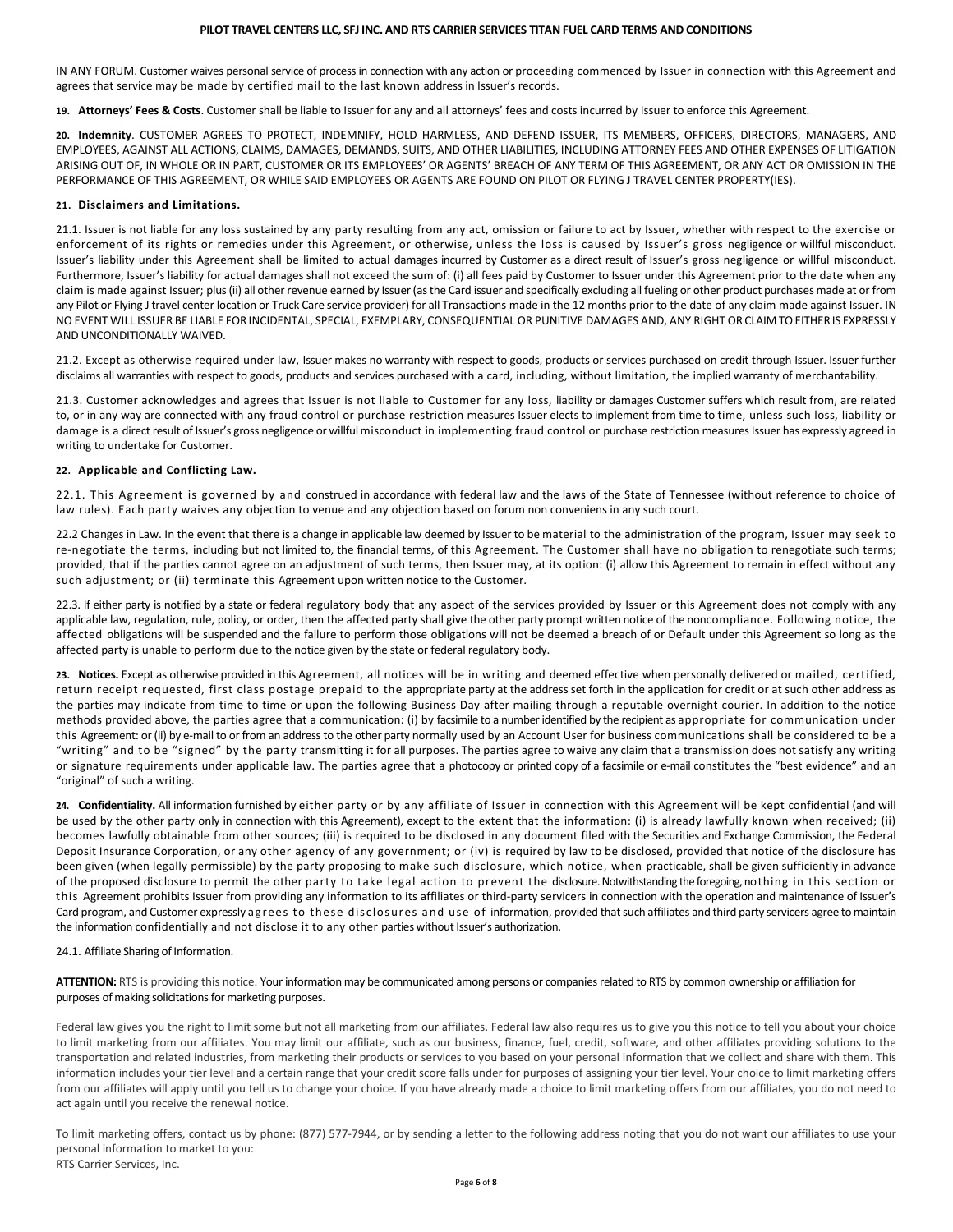Attn: Legal Department 9300 Metcalf Avenue Overland Park, KS 66212

**25. Pilot Receivable LLC**. Pilot Receivables LLC is a wholly owned subsidiary of Pilot Travel Centers LLC. Any payments received or processed by or through Pilot Receivables LLC will be credited to Customer's Account hereunder and shall be considered a valid and binding payment under this Agreement.

**26. Relationship of the Parties.** Nothing contained in this Agreement shall be construed as constituting or creating a partnership, joint venture, agency, or other association or relationship between Issuer and Customer. To the extent that either party undertakes or performs any duty for itself or for the other party as required by this Agreement, the party shall be construed to be acting as an independent contractor and not as a partner, joint venturer, or agent for the other party.

**27. Headings**. These headings contained in these Terms and Conditions are for convenience of reference only and shall not affect the interpretation or meaning of this Agreement.

## **28. Compliance with Applicable Laws:**

28.1 Customer Identification Compliance. Issuer complies with federal law which requires all financial institutions to obtain, verify, and record information that identifies each Customer or person who opens an account. Issuer may ask for name, address, date of birth, and other applicable information to identify the Customer and/or Account Users.

28.2 Data Privacy and Business Continuity. Issuer is subject to certain laws governing the protection of Customer's information and the information of their employees and Account Users using the Program. As such, Issuer shall provide its credit services to Customer in accordance with applicable laws and standards to protect and keep confidential such information. In doing so, Issuer shall maintain an information security plan and business continuity plan to help ensure that its systems are maintained in accordance with banking standards and regulations applicable to the information being held by Issuer.

#### **29. International Use of Cards/Currency Conversion.**

29.1. Cards are issued for use in the United States. Customer may not distribute Cards to employees based in countries other than the United States unless otherwise agreed to by Issuer in writing. Should cards be used at affiliated locations in Canada, Customer understands and agrees that any global discounts are not applicable, and all such transactions will be billed at the posted retail price. If Cards are used in Canada, Customer will: (i) be billed in CAD; (ii) all fuel purchased will be noted in litres; and (iii) will receive reporting in English.

29.2. If applicable, the exchange rate between the Transaction currency (the foreign currency) and the billing currency (U.S. Dollars) used for processing international Transactions is a rate selected by Issuer using rates available in wholesale currency markets for the date that the Transaction is posted by Issuer, which rate may vary from the rate Issuer itself receives, or the government mandated rate in effect at that time.

**30. Entire Agreement**. These Terms and Conditions, Customer's Application, and the Terms Confirmation Welcome Letter, which are incorporated fully as if set forth verbatim herein, constitute the entire agreement with respect to the billing arrangement between Customer and Issuer and supersedes any previous oral or written agreements.

**31. Express Authorization to Share Information.** By agreeing to these Terms and Conditions, you are expressly authorizing RTS to share information about the underlying company, individual and related credit score(s) with PFJ and affiliates of RTS. This includes, but is not limited to, information indicating the range your credit score falls into for purposes of the tier level, banking, billing, and fleet information for purposes of utilizing such information to offer you additional goods and services.

**32. FOR QUEBEC RESIDENTS**: Customer and SFJ hereby acknowledge that for all Quebec residents, this document has been drafted in the English language only, at Customer's request. In addition, the parties agree that all invoices sent pursuant to this agreement shall be in English and agree to waive any requirement, defense, law or ordinance that the invoices generated pursuant to this agreement must be in French. Le client et les SFJ reconnaissent par ceci cela pour tous les résidants du Québec, ce document a été rédigé dans l'anglais seulement, à la demande du client. En outre, les parties conviennent que toutes les factures envoyées conformément à cet accord seront en anglais et accepteront d'écarter n'importe quelle condition, défense, loi ou ordonnance qui les factures produites conformément à cet accord doivent être en français.

## **ADDENDUM A TO TITAN FUEL CARD TERMS AND CONDITIONS**

Effective January 1, 2021, all new and existing Titan customers that purchase fuel at Pilot locations will be eligible for the following additional benefits, which are currently offered to Axle Fuel Card™ customers. The Axle Fuel Card™ terms and conditions affecting the Axle Fuel Card rewards are subject to change from time to time in Pilot's sole discretion. These terms and conditions, and any updates thereto, can be accessed by Customer at any time at the following web address: [https://pilotflyingj.com/Axle-Fuel-Card-credit-programs-terms-and-conditions;](https://pilotflyingj.com/Axle-Fuel-Card-credit-programs-terms-and-conditions) Paragraph 27 of the Axle Fuel Card terms and conditions, as amended, will govern over this Addendum A.

## **27. Axle Fuel Card Rewards** <sup>2</sup>

27.2 **Money Back Offering**. Effective May 1, 2020, every Customer is eligible to receive a \$100 statement credit on its Account per truck if, during a six (6) consecutive calendar months period, Customer both (a) timely pays in full each invoice (on or before the due date), and (b) fuels at least ninety percent (90%) of its total available gallons using the Axle Fuel Card at the Locations each month.

27.2.1 Calculation of 6 Month Period. The six (6) consecutive calendar month period shall be a rolling six (6) month period beginning on May 1, 2020, for all Accounts in existence as of that date (i.e., first eligible statement credit would be November 2020), and for new Customer Accounts created after May 1, 2020, the calculation of six (6) consecutive calendar months shall start the first day of the next calendar month following the Account set-up date. No payments made or gallons purchased during a partial month will be counted. Should a Customer fail to make any timely payment and/or fuel 90% of available gallons in any given calendar month, the six (6) month consecutive period will reset to zero (0) and restart on the first day of the following calendar month.

27.2.2. On-Time Payments. Payments must be received by PFJ on or before the due date stated on Customer's invoice. Payment shall be made in the method agreed upon between Customer and PFJ for the Account. Any payment received after the stated due date will be deemed late and will restart the six (6) consecutive calendar month period as stated above. Any timely payments received that are returned for insufficient funds or any other reason wherein the full amount of funds owed are unavailable to PFJ shall also be deemed late and will restart the six (6) consecutive calendar month period as stated above. Partial payments that are timely made do not qualify unless the full amount owed is received by PFJ on or before the due date. To qualify for the money back offering, each and every payment must be made in full and received timely for a period of six (6) full consecutive calendar months.